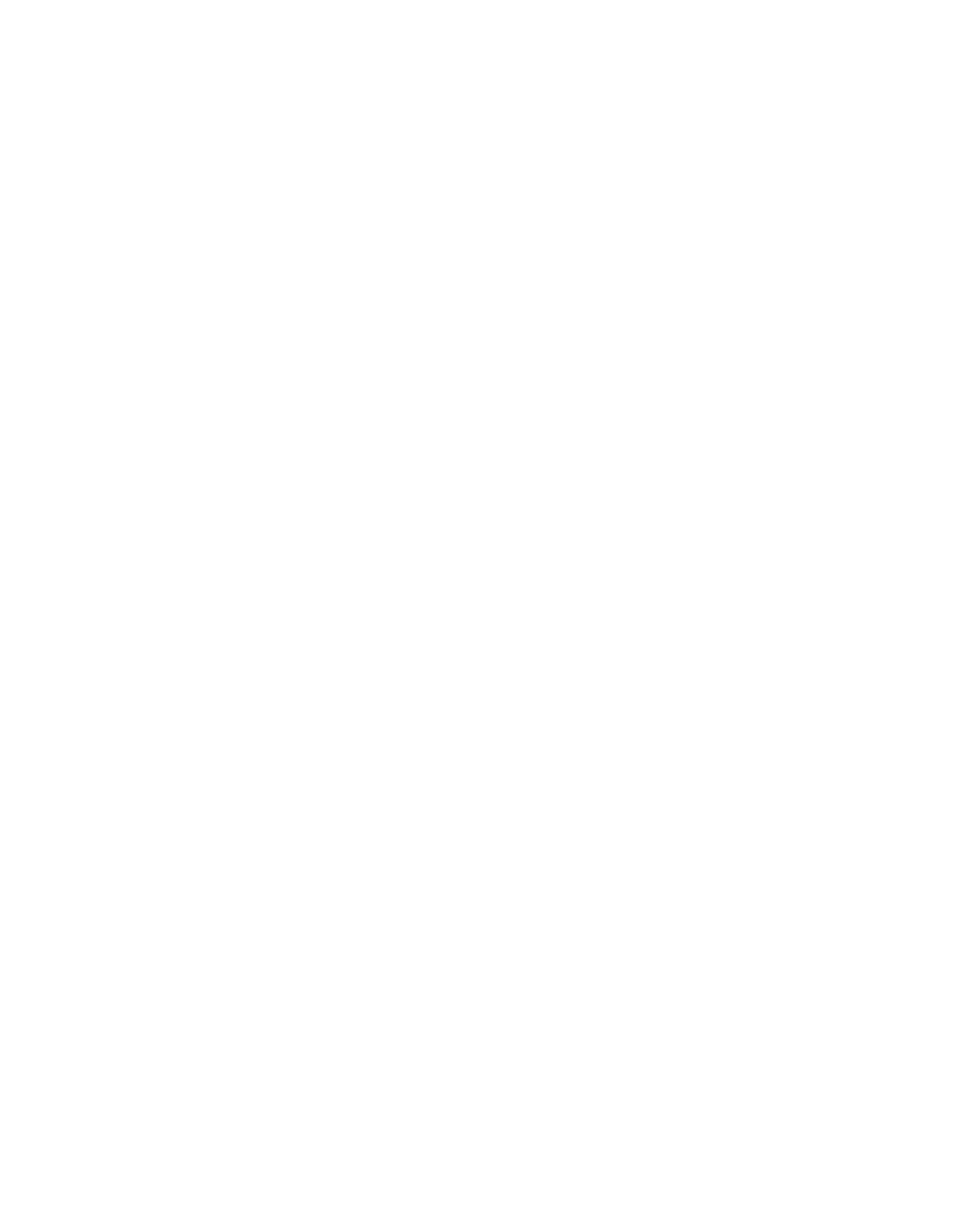# 1 **Table 31-1. Summary of Significant and Unavoidable Adverse Impacts**

|                                                                                                                                                                                                                                                                              | <b>Impact Conclusions</b><br><b>Before Mitigation</b> |                                                                                                                                                                                                                                                                                                                                                                                                                                                                                                                                                                                                                                                                                                                                                                                                                                                                                                                                                                                                                                                                                                                                                                                                                                                                                                                             | <b>Impact Conclusion After Mitigation</b> |              |
|------------------------------------------------------------------------------------------------------------------------------------------------------------------------------------------------------------------------------------------------------------------------------|-------------------------------------------------------|-----------------------------------------------------------------------------------------------------------------------------------------------------------------------------------------------------------------------------------------------------------------------------------------------------------------------------------------------------------------------------------------------------------------------------------------------------------------------------------------------------------------------------------------------------------------------------------------------------------------------------------------------------------------------------------------------------------------------------------------------------------------------------------------------------------------------------------------------------------------------------------------------------------------------------------------------------------------------------------------------------------------------------------------------------------------------------------------------------------------------------------------------------------------------------------------------------------------------------------------------------------------------------------------------------------------------------|-------------------------------------------|--------------|
| Alternative 4 Potential Impact                                                                                                                                                                                                                                               | CEQA                                                  | <b>Proposed Mitigation</b>                                                                                                                                                                                                                                                                                                                                                                                                                                                                                                                                                                                                                                                                                                                                                                                                                                                                                                                                                                                                                                                                                                                                                                                                                                                                                                  | CEQA                                      | <b>NEPA</b>  |
| GW-1: During construction, deplete groundwater supplies or<br>interfere with groundwater recharge, alter local groundwater<br>levels, or reduce the production capacity of preexisting nearby<br>wells                                                                       | S                                                     | GW-1: Maintain water supplies in areas affected by construction dewatering                                                                                                                                                                                                                                                                                                                                                                                                                                                                                                                                                                                                                                                                                                                                                                                                                                                                                                                                                                                                                                                                                                                                                                                                                                                  | SU                                        | $\mathbf{A}$ |
| GW-5: During operations of new facilities, interfere with<br>agricultural drainage in the Delta                                                                                                                                                                              | S                                                     | GW-5: Agricultural lands seepage minimization                                                                                                                                                                                                                                                                                                                                                                                                                                                                                                                                                                                                                                                                                                                                                                                                                                                                                                                                                                                                                                                                                                                                                                                                                                                                               | SU                                        | A            |
| GW-6: Deplete groundwater supplies or interfere with<br>groundwater recharge, alter local groundwater levels, reduce the<br>production capacity of pre-existing nearby wells, or interfere with<br>agricultural drainage as a result of implementing CM2-<br><b>CM22CM21</b> | S                                                     | GW-5: Agricultural lands seepage minimization                                                                                                                                                                                                                                                                                                                                                                                                                                                                                                                                                                                                                                                                                                                                                                                                                                                                                                                                                                                                                                                                                                                                                                                                                                                                               | SU                                        | A            |
| GW-7: Degrade groundwater quality as a result of implementing<br>CM2-CM22CM21                                                                                                                                                                                                | S                                                     | GW-7: Provide an alternate source of water                                                                                                                                                                                                                                                                                                                                                                                                                                                                                                                                                                                                                                                                                                                                                                                                                                                                                                                                                                                                                                                                                                                                                                                                                                                                                  | SU                                        | A            |
| GW-8: During operations, deplete groundwater supplies or<br>interfere with groundwater recharge, alter groundwater levels, or<br>reduce the production capacity of pre-existing nearby wells                                                                                 | S                                                     | No feasible mitigation to address this impact                                                                                                                                                                                                                                                                                                                                                                                                                                                                                                                                                                                                                                                                                                                                                                                                                                                                                                                                                                                                                                                                                                                                                                                                                                                                               | SU                                        | A            |
| GW-9: Degrade groundwater quality                                                                                                                                                                                                                                            | S                                                     | No feasible mitigation to address this impact                                                                                                                                                                                                                                                                                                                                                                                                                                                                                                                                                                                                                                                                                                                                                                                                                                                                                                                                                                                                                                                                                                                                                                                                                                                                               | SU                                        | A            |
| WQ-5: Effects on bromide concentrations resulting from facilities<br>operations and maintenance (CM1)                                                                                                                                                                        | $\mathbf{s}$                                          | WQ-5: Avoid, minimize, or offset, as feasible, adverse water quality conditions                                                                                                                                                                                                                                                                                                                                                                                                                                                                                                                                                                                                                                                                                                                                                                                                                                                                                                                                                                                                                                                                                                                                                                                                                                             | $\overline{\mathsf{S}\mathsf{U}}$         | A            |
| WO-7: Effects on chloride concentrations resulting from facilities<br>operations and maintenance (CM1)                                                                                                                                                                       | $\mathbf{s}$                                          | WQ-7: Following initial operations of CM1, conduct additional evaluation and modeling of chloride levels to determine<br>feasibility of mitigation to reduce chloride levels<br>WQ-7a: Conduct additional evaluation and modeling of increased chloride levels following initial operations of CM1.<br>WQ-7b: Consult with Delta water purveyors to identify means to avoid, minimize, or offset for reduced seasonal availability<br>of water that meets applicable water quality objectives<br><b>WQ-7e:</b><br>Mitigation Measure WO-7d: Site and Design Restoration Sites and consult with CDFW/USFWS, and Suisun Marsh<br>Stakeholders to Identify Potential Actions to Avoid or Reduce Chloride Consult with CDFW/USFWS, and Suisun Marsh<br>stakeholders, to identify potential actions to avoid or minimize chloride level increases in the Marsh.                                                                                                                                                                                                                                                                                                                                                                                                                                                                  | \$H\$                                     |              |
| WQ-11: Effects on electrical conductivity concentrations resulting<br>from facilities operations and maintenance (CM1)                                                                                                                                                       | S                                                     | WQ-11: Avoid, minimize, or offset, as feasible, reduced water quality conditions<br>WQ-11a: Design Restoration Sites to Reduce Effects on Compliance with the Fish and Wildlife EC Objective between<br>Prisoners Point and Jersey Point, Evaluate Striped Bass Monitoring Data, and Consult with CDFW/USFWS/NMFS to<br><u>Determine Whether Additional Actions are Warranted Conduct additional evaluation and modeling of increased EC levels</u><br>following initial operations of CM1.<br>WQ-11b: Site and Design Restoration Sites and consult with CDFW/USFWS, and Suisun Marsh Stakeholders to Identify<br>Potential Actions to Avoid or Reduce EC Level Increases in the MarshConsult with CDFW/USFWS, and Suisun Marsh<br>stakeholders, to identify potential actions to avoid or minimize EC level increases in the Marsh.<br>WO-11c: Design Restoration Sites to Reduce Effects on Compliance with the Fish and Wildlife EC Objective between<br>Prisoners Point and Jersey Point, Evaluate Striped Bass Monitoring Data, and Consult with CDFW/USFWS/NMFS to<br>Determine Whether Additional Actions are Warranted<br>WO-11d: Site and Design Restoration Sites and consult with CDFW/USFWS, and Suisun Marsh Stakeholders to Identify<br>Potential Actions to Avoid or Reduce EC Level Increases in the Marsh | SU                                        | A            |
| WQ-14: Effects on mercury concentrations resulting from<br>implementation of CM2-CM22CM21                                                                                                                                                                                    | S                                                     | No available mitigation to address this impact                                                                                                                                                                                                                                                                                                                                                                                                                                                                                                                                                                                                                                                                                                                                                                                                                                                                                                                                                                                                                                                                                                                                                                                                                                                                              | SU                                        | A            |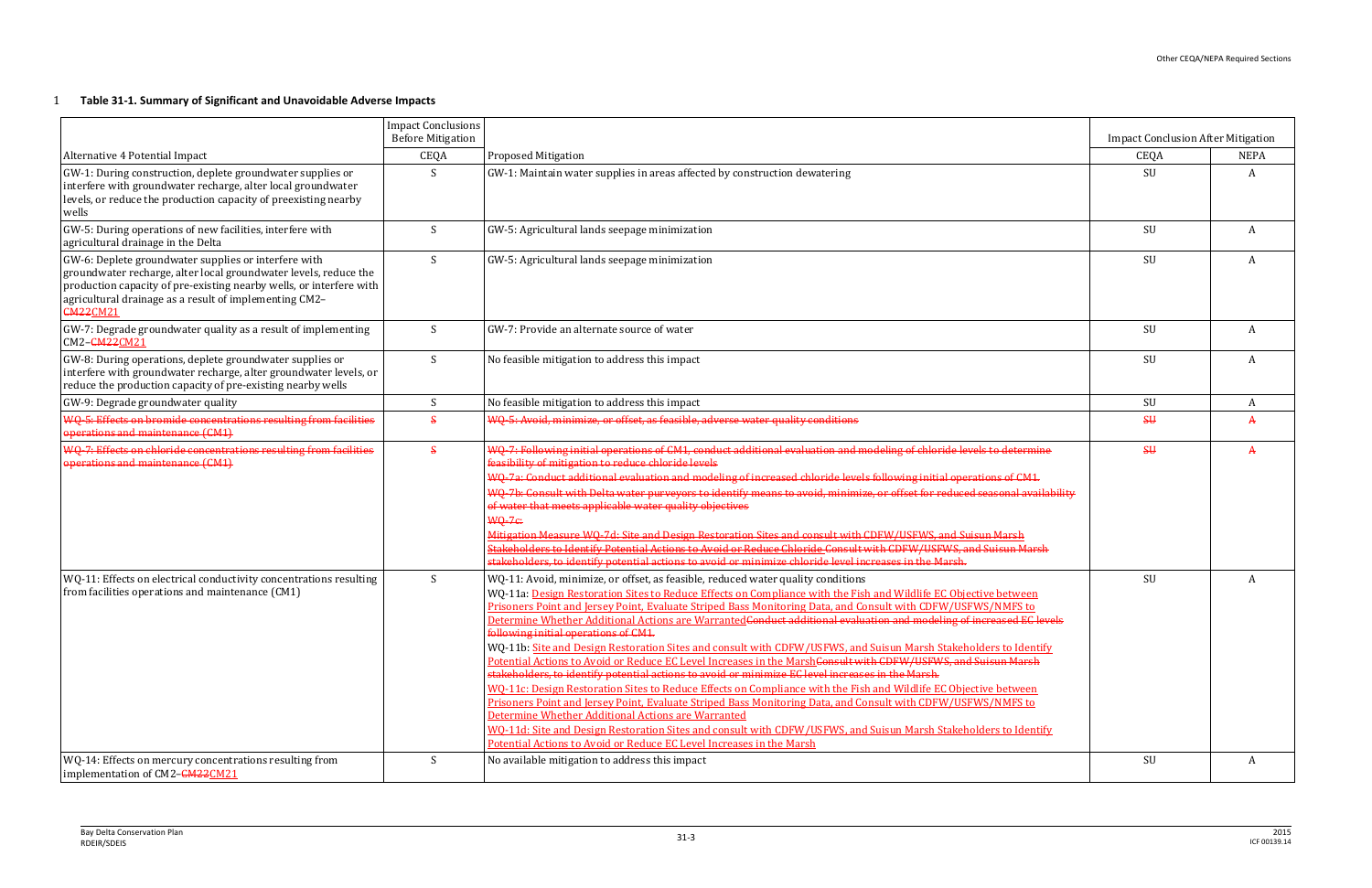|                                                                                                                                                                                                                                                                                        | <b>Impact Conclusions</b><br><b>Before Mitigation</b> |                                                                                                                                                                                                                                                                                                                                                                                                                                                                                                                                                                                                                                                                                                                                                                                                                                                                                                                                                                                                | <b>Impact Conclusion After Mitigation</b>                             |                                                                       |
|----------------------------------------------------------------------------------------------------------------------------------------------------------------------------------------------------------------------------------------------------------------------------------------|-------------------------------------------------------|------------------------------------------------------------------------------------------------------------------------------------------------------------------------------------------------------------------------------------------------------------------------------------------------------------------------------------------------------------------------------------------------------------------------------------------------------------------------------------------------------------------------------------------------------------------------------------------------------------------------------------------------------------------------------------------------------------------------------------------------------------------------------------------------------------------------------------------------------------------------------------------------------------------------------------------------------------------------------------------------|-----------------------------------------------------------------------|-----------------------------------------------------------------------|
| Alternative 4 Potential Impact                                                                                                                                                                                                                                                         | CEQA                                                  | Proposed Mitigation                                                                                                                                                                                                                                                                                                                                                                                                                                                                                                                                                                                                                                                                                                                                                                                                                                                                                                                                                                            | CEQA                                                                  | <b>NEPA</b>                                                           |
| WQ-18: Effects on organic carbon concentrations resulting from<br>mplementation of CM2-CM22CM21                                                                                                                                                                                        | $\mathbf{s}$                                          | WQ-18: Design wetland and riparian habitat features to minimize effects on municipal intakes                                                                                                                                                                                                                                                                                                                                                                                                                                                                                                                                                                                                                                                                                                                                                                                                                                                                                                   | $\overline{\mathsf{S}\mathsf{U}}$                                     | $\mathbf{A}$                                                          |
| WQ-22: Effects on pesticide concentrations resulting from<br>implementation of CM2-CM22CM21                                                                                                                                                                                            | $\mathbf{s}$                                          | WQ-22: Implement principals of integrated pest management                                                                                                                                                                                                                                                                                                                                                                                                                                                                                                                                                                                                                                                                                                                                                                                                                                                                                                                                      | \$H\$                                                                 | A                                                                     |
| WQ-32: Effects on Microcystis Bloom Formation Resulting from<br><b>Facilities Operations and Maintenance (CM1).</b>                                                                                                                                                                    | S                                                     | WQ-32a: Design Restoration Sites to Reduce Potential for Increased Microcystis Blooms<br>WO-32b: Investigate and Implement Operational Measures to Manage Water Residence Time                                                                                                                                                                                                                                                                                                                                                                                                                                                                                                                                                                                                                                                                                                                                                                                                                 | $SU$                                                                  | $\mathbf A$                                                           |
| <b>WO-33: Effects on Microcystis Bloom Formation Resulting from</b><br>Other Conservation Measures (CM2-CM21).                                                                                                                                                                         | -S                                                    | No available mitigation to address this impact                                                                                                                                                                                                                                                                                                                                                                                                                                                                                                                                                                                                                                                                                                                                                                                                                                                                                                                                                 | $SU$                                                                  | A                                                                     |
| SOILS-2: Loss of topsoil from excavation, overcovering, and<br>inundation as a result of constructing the proposed water<br>conveyance facilities                                                                                                                                      | S                                                     | SOILS-2a: Minimize extent of excavation and soil disturbance<br>SOILS-2b: Salvage, stockpile, and replace topsoil and prepare a topsoil storage and handling plan                                                                                                                                                                                                                                                                                                                                                                                                                                                                                                                                                                                                                                                                                                                                                                                                                              | SU                                                                    | A                                                                     |
| SOILS-7: Loss of topsoil from excavation, overcovering, and<br>inundation as a result of implementing the proposed conservation<br>measures CM2-CM11                                                                                                                                   | S                                                     | SOILS-2a: Minimize extent of excavation and soil disturbance<br>SOILS-2b: Salvage, stockpile, and replace topsoil and prepare a topsoil storage and handling plan                                                                                                                                                                                                                                                                                                                                                                                                                                                                                                                                                                                                                                                                                                                                                                                                                              | SU                                                                    | A                                                                     |
| LU-3: Create physical structures adjacent to and through a<br>portion of an existing community as a result of constructing the<br>proposed water conveyance facility (CM1)                                                                                                             | S                                                     | TRANS-1a: Implement site-specific construction traffic management plan<br>TRANS-1b: Limit hours or amount of construction activity on congested roadway segments                                                                                                                                                                                                                                                                                                                                                                                                                                                                                                                                                                                                                                                                                                                                                                                                                               | SU                                                                    | A                                                                     |
| AG-1: Temporary conversion, short-term conversion, and<br>permanent conversion of Important Farmland or of farmland<br>under Williamson Act contracts or in Farmland Security Zones as<br>a result of constructing the proposed water conveyance facility.                             | S                                                     | AG-1: Develop an Agricultural Lands Stewardship Plan (ALSP) to preserve agricultural productivity and mitigate for loss of<br>Important Farmland and land subject to Williamson Act contracts or in Farmland Security Zones<br>AG-1a: Promote agricultural productivity of Important Farmland to the extent feasible<br>AG-1b: Minimize impacts on land subject to Williamson Act contracts or in Farmland Security Zones<br>AG-1c: Consideration of an Optional Agricultural Land Stewardship Approach or Conventional Mitigation Approach                                                                                                                                                                                                                                                                                                                                                                                                                                                    | SU                                                                    | A                                                                     |
| AG-2: Other effects on agriculture as a result of constructing and<br>operating the proposed water conveyance facility                                                                                                                                                                 | S                                                     | AG-1: Develop an Agricultural Lands Stewardship Plan (ALSP) to maintain agricultural productivity and mitigate for loss of<br>Important Farmland and land subject to Williamson Act contracts or in Farmland Security Zones<br>GW-1: Maintain water supplies in areas affected by construction dewatering<br>GW-6: Agricultural lands seepage minimization<br>WQ-11: Avoid, minimize, or offset, as feasible, reduced water quality conditions                                                                                                                                                                                                                                                                                                                                                                                                                                                                                                                                                 | SU                                                                    | A                                                                     |
| AG-3: Temporary conversion, short-term conversion, and<br>permanent conversion of Important Farmland or of land subject<br>to Williamson Act contracts or in Farmland Security Zone as a<br>result of implementing the proposed Conservation Measures 2-<br>11, 13, 15, 16, 20, and 21 | S                                                     | AG-1: Develop an Agricultural Lands Stewardship Plan (ALSP) to maintain agricultural productivity and mitigate for loss of<br>Important Farmland and land subject to Williamson Act contracts or in Farmland Security Zones                                                                                                                                                                                                                                                                                                                                                                                                                                                                                                                                                                                                                                                                                                                                                                    | SU                                                                    | A                                                                     |
| AG-4: Other effects on agriculture as a result of implementing the<br>proposed Conservation Measures 2-11, 13, 15, 16, 20, and 21                                                                                                                                                      | S                                                     | AG-1: Develop an Agricultural Lands Stewardship Plan (ALSP) to maintain agricultural productivity and mitigate for loss of<br>Important Farmland and land subject to Williamson Act contracts or in Farmland Security Zones<br>GW-6: Agricultural lands seepage minimization                                                                                                                                                                                                                                                                                                                                                                                                                                                                                                                                                                                                                                                                                                                   | SU                                                                    | A                                                                     |
| REC-2: Result in long-term reduction of recreation opportunities<br>and experiences as a result of constructing the proposed water<br>conveyance facilities                                                                                                                            | S                                                     | REC-2: Provide alternative bank fishing access sites<br>BIO-75: Conduct preconstruction nesting bird surveys and avoid disturbance of nesting birds<br>AES-1a: Locate new transmission lines and access routes to minimize the removal of trees and shrubs and pruning needed to<br>accommodate new transmission lines and underground transmission lines where feasible<br>AES-1b: Install visual barriers between construction work areas and sensitive receptors<br>AES-1c: Develop and implement a spoil/borrow and reusable tunnel material area management planAES-1c: Develop and<br>Implement a Tunnel Work and Reusable Tunnel Material Area Management Plan<br>AES-1d: Restore barge unloading facility sites once decommissioned<br>AES-1e: Apply aesthetic design treatments to all structures to the extent feasible<br>AES-1f: Locate concrete batch plants and fuel stations away from sensitive visual resources and receptors and restore sites<br>upon removal of facilities | SU<br>LTS (for impacts)<br>related to construction<br>of the intakes) | A<br>NA (for impacts<br>related to<br>construction of<br>the intakes) |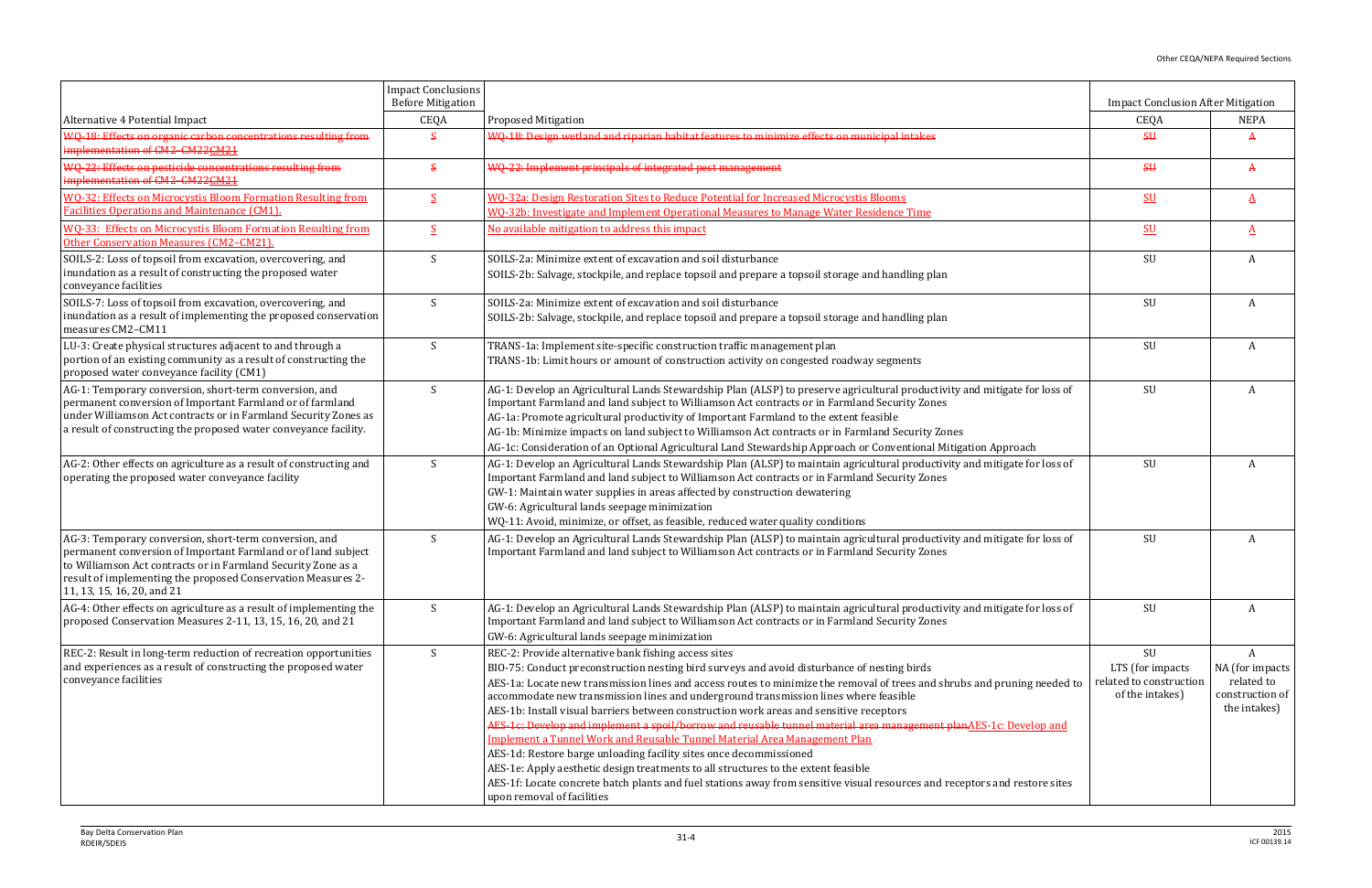|                                                                                                                                                                           | <b>Impact Conclusions</b><br><b>Before Mitigation</b> |                                                                                                                                                                                                                                                                                                                                                                                                                                                                                                                                                                                                                                                                                                                                                                                                                                                                                                                              | <b>Impact Conclusion After Mitigation</b> |             |
|---------------------------------------------------------------------------------------------------------------------------------------------------------------------------|-------------------------------------------------------|------------------------------------------------------------------------------------------------------------------------------------------------------------------------------------------------------------------------------------------------------------------------------------------------------------------------------------------------------------------------------------------------------------------------------------------------------------------------------------------------------------------------------------------------------------------------------------------------------------------------------------------------------------------------------------------------------------------------------------------------------------------------------------------------------------------------------------------------------------------------------------------------------------------------------|-------------------------------------------|-------------|
| Alternative 4 Potential Impact                                                                                                                                            | CEQA                                                  | <b>Proposed Mitigation</b>                                                                                                                                                                                                                                                                                                                                                                                                                                                                                                                                                                                                                                                                                                                                                                                                                                                                                                   | CEQA                                      | <b>NEPA</b> |
|                                                                                                                                                                           |                                                       | AES-1g: Implement best management practices to implement project landscaping plan<br>AES-4a: Limit construction to daylight hours within 0.25 mile of residents<br>AES-4b: Minimize fugitive light from portable sources used for construction<br>AES-4c: Install visual barriers along access routes, where necessary, to prevent light spill from truck headlights toward<br>residences<br>TRANS-1a: Implement site-specific construction traffic management plan<br>TRANS-1b: Limit hours or amount of construction activity on congested roadway segments                                                                                                                                                                                                                                                                                                                                                                |                                           |             |
|                                                                                                                                                                           |                                                       | TRANS-1c: Make good faith efforts to enter into mitigation agreements to enhance capacity of congested roadway segments<br>NOI-1a: Employ noise-reducing construction practices during construction<br>NOI-1b: Prior to construction, initiate a complaint/response tracking program                                                                                                                                                                                                                                                                                                                                                                                                                                                                                                                                                                                                                                         |                                           |             |
| REC-3: Result in long-term reduction of recreational navigation<br>opportunities as a result of constructing the proposed water<br>conveyance facilities                  | S                                                     | TRANS-1a: Implement site-specific construction traffic management plan                                                                                                                                                                                                                                                                                                                                                                                                                                                                                                                                                                                                                                                                                                                                                                                                                                                       | SU                                        | A           |
| AES-1: Substantial alteration in existing visual quality or<br>character during construction of conveyance facilities                                                     | S                                                     | AES-1a: Locate new transmission lines and access routes to minimize the removal of trees and shrubs and pruning needed to<br>accommodate new transmission lines and underground transmission lines where feasible<br>AES-1b: Install visual barriers between construction work areas and sensitive receptors<br>AES-1c: Develop and implement a spoil/borrow and reusable tunnel material area management planAES-1c: Develop and<br>Implement a Tunnel Work and Reusable Tunnel Material Area Management Plan<br>AES-1d: Restore barge unloading facility sites once decommissioned<br>AES-1e: Apply aesthetic design treatments to all structures to the extent feasible<br>AES-1f: Locate concrete batch plants and fuel stations away from sensitive visual resources and receptors and restore sites<br>upon removal of facilities<br>AES-1g: Implement best management practices to implement project landscaping plan | SU                                        | A           |
| AES-2: Permanent effects on a scenic vista from presence of<br>conveyance facilities.                                                                                     | S                                                     | AES-1a: Locate new transmission lines and access routes to minimize the removal of trees and shrubs and pruning needed to<br>accommodate new transmission lines and underground transmission lines where feasible<br>AES-1c: Develop and implement a spoil/borrow and reusable tunnel material area management planAES-1c: Develop and<br>Implement a Tunnel Work and Reusable Tunnel Material Area Management Plan<br>AES-1e: Apply aesthetic design treatments to all structures to the extent feasible                                                                                                                                                                                                                                                                                                                                                                                                                    | SU                                        | A           |
| AES-3: Permanent damage to scenic resources along a state scenic<br>highway from construction of conveyance facilities                                                    | S                                                     | AES-1a: Locate new transmission lines and access routes to minimize the removal of trees and shrubs and pruning needed to<br>accommodate new transmission lines and underground transmission lines where feasible<br>A <del>ES-1c: Develop and implement a spoil/borrow and reusable tunnel material area management plan</del> AES-1c: Develop and<br>Implement a Tunnel Work and Reusable Tunnel Material Area Management Plan<br>AES-1e: Apply aesthetic design treatments to all structures to the extent feasible                                                                                                                                                                                                                                                                                                                                                                                                       | SU                                        | A           |
| AES-4: Creation of a new source of light or glare that would<br>adversely affect views in the area as a result of construction and<br>operation of conveyance facilities. | S                                                     | AES-4a: Limit construction to daylight hours within 0.25 mile of residents<br>AES-4b: Minimize fugitive light from portable sources used for construction<br>AES-4c: Install visual barriers along access routes, where necessary, to prevent light spill from truck headlights toward<br>residences                                                                                                                                                                                                                                                                                                                                                                                                                                                                                                                                                                                                                         | SU                                        | A           |
| AES-6: Substantial alteration in existing visual quality or<br>character during construction of CM2-CM22CM21.                                                             | S                                                     | AES-1a: Locate new transmission lines and access routes to minimize the removal of trees and shrubs and pruning needed to<br>accommodate new transmission lines and underground transmission lines where feasible<br>AES-1b: Install visual barriers between construction work areas and sensitive receptors<br>AES-1c: Develop and implement a spoil/borrow and reusable tunnel material area management plan <u>AES-1c: Develop and</u><br>Implement a Tunnel Work and Reusable Tunnel Material Area Management Plan<br>AES-1d: Restore barge unloading facility sites once decommissioned<br>AES-1e: Apply aesthetic design treatments to all structures to the extent feasible<br>AES-1f: Locate concrete batch plants and fuel stations away from sensitive visual resources and receptors and restore sites<br>upon removal of facilities                                                                              | SU                                        | A           |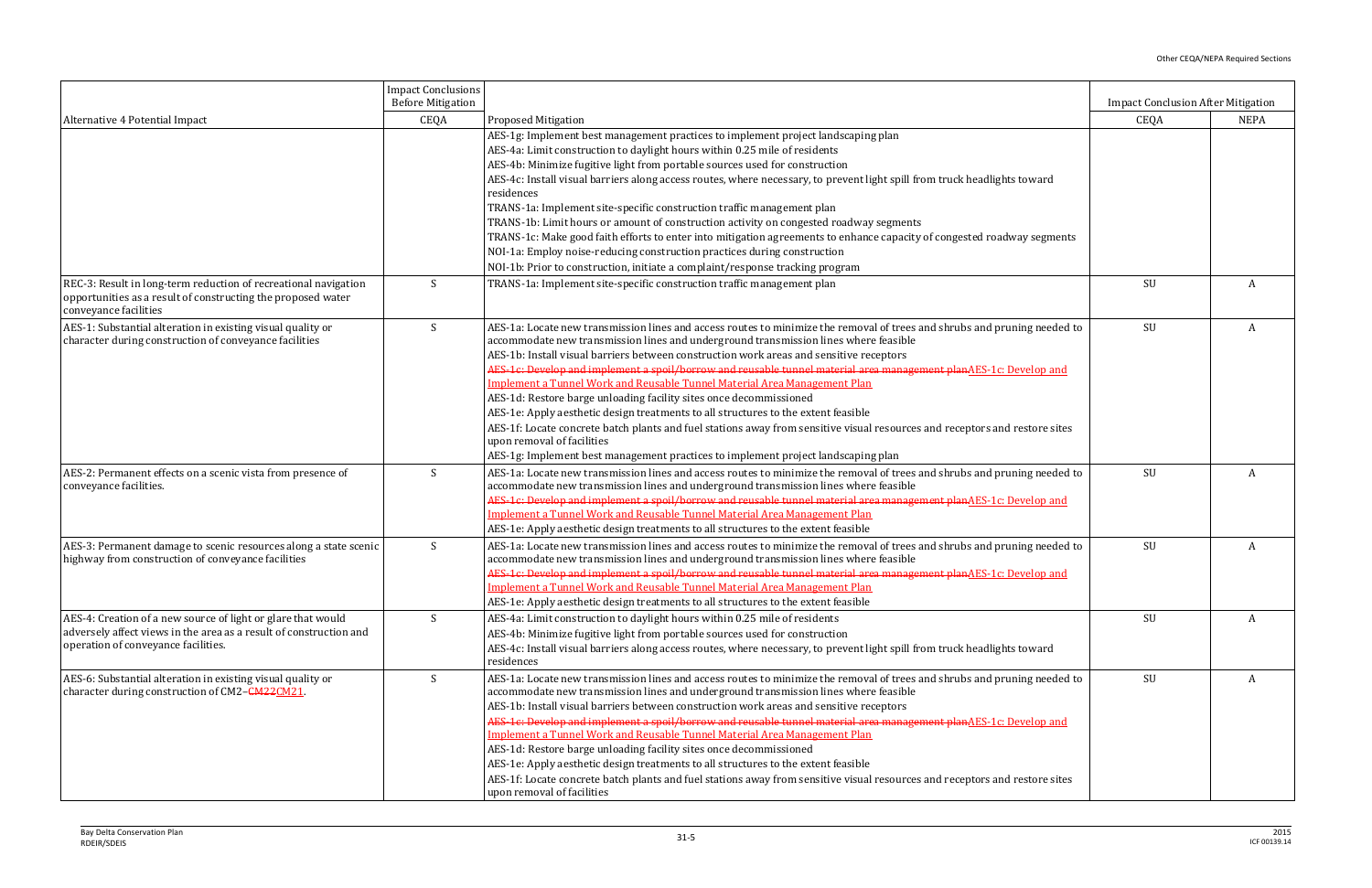|                                                                                                                                                                         | <b>Impact Conclusions</b><br><b>Before Mitigation</b> |                                                                                                                                                                                                                                                                                                                                                                                                                                                                | <b>Impact Conclusion After Mitigation</b> |                |
|-------------------------------------------------------------------------------------------------------------------------------------------------------------------------|-------------------------------------------------------|----------------------------------------------------------------------------------------------------------------------------------------------------------------------------------------------------------------------------------------------------------------------------------------------------------------------------------------------------------------------------------------------------------------------------------------------------------------|-------------------------------------------|----------------|
| Alternative 4 Potential Impact                                                                                                                                          | CEQA                                                  | <b>Proposed Mitigation</b>                                                                                                                                                                                                                                                                                                                                                                                                                                     | CEQA                                      | <b>NEPA</b>    |
|                                                                                                                                                                         |                                                       | AES-1g: Implement best management practices to implement project landscaping plan<br>AES-4a: Limit construction to daylight hours within 0.25 mile of residents<br>AES-4b: Minimize fugitive light from portable sources used for construction<br>AES-4c: Install visual barriers along access routes, where necessary, to prevent light spill from truck headlights toward<br>residences<br>AES-6a: Underground new or relocated utility lines where feasible |                                           |                |
|                                                                                                                                                                         |                                                       | AES-6b: Develop and implement an afterhours low-intensity and lights off policy<br>AES-6c: Implement a comprehensive visual resources management plan for the Delta and study area                                                                                                                                                                                                                                                                             |                                           |                |
| CUL-1: Effects on identified archaeological sites resulting from<br>construction of conveyance facilities                                                               | S                                                     | CUL-1: Prepare a data recovery plan and perform data recovery excavations on the affected portion of the deposits of<br>identified and significant archaeological sites                                                                                                                                                                                                                                                                                        | SU                                        | A              |
| CUL-2: Effects on archaeological sites to be identified through<br>future inventory efforts                                                                             | S                                                     | CUL-2: Conduct inventory, evaluation, and treatment of archaeological resources                                                                                                                                                                                                                                                                                                                                                                                | SU                                        | A              |
| CUL-3: Effects on archaeological sites that may not be identified<br>through inventory efforts                                                                          | S                                                     | CUL-3: Implement an archaeological resources discovery plan, perform training of construction workers, and conduct<br>construction monitoring                                                                                                                                                                                                                                                                                                                  | SU                                        | A              |
| CUL-4: Effects on buried human remains damaged during<br>construction                                                                                                   | S                                                     | CUL-4: Follow state and federal law governing human remains if such resources are discovered during construction                                                                                                                                                                                                                                                                                                                                               | SU                                        | A              |
| CUL-5: Direct and indirect effects on eligible and potentially<br>eligible historic architectural/built environment-resources<br>resulting from construction activities | S                                                     | CUL-5: Consult with relevant parties, prepare and implement a built environment treatment plan                                                                                                                                                                                                                                                                                                                                                                 | SU                                        | A              |
| CUL-6: Direct and indirect effects on unidentified and unevaluated<br>historic architectural/built environment resources resulting from<br>construction activities      | S                                                     | CUL-6: Conduct a survey of inaccessible properties to assess eligibility, determine if these properties will be adversely<br>impacted by the project, and develop treatment to resolve or mitigate adverse impacts                                                                                                                                                                                                                                             | SU                                        | A              |
| CUL-7: Effects of other conservation measures on cultural<br>resources                                                                                                  | S                                                     | CUL-7: Conduct cultural resource studies and adopt cultural resource mitigation measures for cultural resource impacts<br>associated with implementation of conservation measures CM2-CM212                                                                                                                                                                                                                                                                    | SU                                        | A              |
| TRANS-1: Increased construction vehicle trips resulting in<br>unacceptable LOS conditions                                                                               | S                                                     | TRANS-1a: Implement site-specific construction traffic management plan<br>TRANS-1b: Limit hours or amount of construction activity on congested roadway segments<br>TRANS-1c: Make good faith efforts to enter into mitigation agreements to enhance capacity of congested roadway segments                                                                                                                                                                    | SU <sup>1</sup>                           | A <sup>1</sup> |
| TRANS-2: Increased construction vehicle trips exacerbating<br>unacceptable pavement conditions                                                                          | S                                                     | TRANS-2a: Prohibit construction activity on physically deficient roadway segments<br>TRANS-2b: Limit construction activity on physically deficient roadway segments<br>TRANS-2c: Improve physical condition of affected roadway segments as stipulated in mitigation agreements or<br>encroachment permits                                                                                                                                                     | SU <sup>2</sup>                           | $A^2$          |
| TRANS-3: Increase in safety hazards, including interference with<br>emergency routes during construction                                                                | $\boldsymbol{S}$                                      | TRANS-1c: Make good faith efforts to enter into mitigation agreements to enhance capacity of congested roadway segments                                                                                                                                                                                                                                                                                                                                        | SU <sup>3</sup>                           | $A^3$          |

<sup>&</sup>lt;sup>1</sup> Although TRANS-1a through TRANS-1c would reduce the severity of this impact/effect, the BDCP proponents are not solely responsible for the timing, nature, or complete funding of required improvements. If an improvement agreement(s) contemplated by Mitigation Measure TRANS-1c is not fully funded and constructed before the project's contribution to the impact/effect is made, a significant impact (CEQA), or an adverse effect (NEPA), in the Therefore, this impact/effect would be significant and unavoidable and adverse, respectively. If, however, all improvements required to avoid significant impacts and adverse effects prove to be feasible and any necessary a contribution to the effect is made, impacts would be less than significant and effects would not be adverse.

 $\overline{\phantom{0}}$ 

<sup>&</sup>lt;sup>2</sup> Although TRANS-1a through TRANS-1c would reduce the severity of this impact/effect, the BDCP proponents are not solely responsible for the timing, nature, or complete funding of required improvements. If an improvement agreement(s) contemplated by Mitigation Measure TRANS-1c is not fully funded and constructed before the project's contribution to the impact/effect is made, a significant impact (CEQA), or an adverse effect (NEPA), in the would occur. Therefore, this impact/effect would be significant and unavoidable and adverse, respectively. If, however, all improvements required to avoid significant impacts and adverse effects prove to be feasible and an before the project's contribution to the effect is made, impacts would be less than significant and effects would not be adverse.

<sup>&</sup>lt;sup>3</sup> Mitigation Measure TRANS-1c will reduce the severity of this impact, the BDCP proponents cannot ensure that the improvements will be fully funded or constructed prior to the project's contribution to the impact. If an agreement(s) is not fully funded and constructed before the project's contribution to the impact/effect is made, a significant impact (CEOA), or an adverse effect (NEPA) in the form of increased safety hazards would occur. and unavoidable and adverse, respectively. If, however, all improvements required to avoid significant impacts prove to be feasible and any necessary agreements are completed before the project's contribution to the effect significant and effects would not be adverse.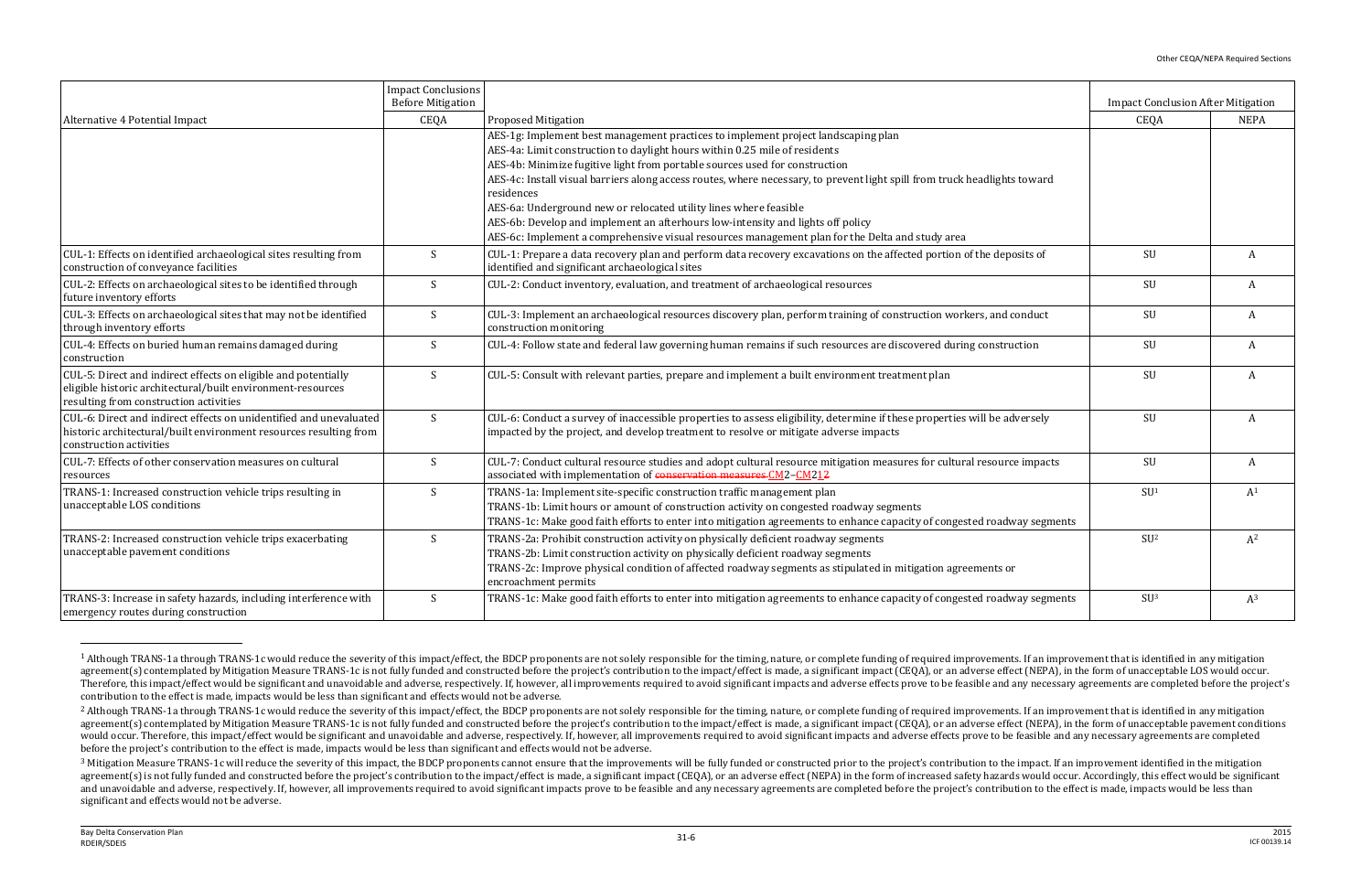|                                                                                                                                                 | <b>Impact Conclusions</b><br><b>Before Mitigation</b> |                                                                                                                                                                                                                                                                                                                                                                                             | <b>Impact Conclusion After Mitigation</b> |                 |
|-------------------------------------------------------------------------------------------------------------------------------------------------|-------------------------------------------------------|---------------------------------------------------------------------------------------------------------------------------------------------------------------------------------------------------------------------------------------------------------------------------------------------------------------------------------------------------------------------------------------------|-------------------------------------------|-----------------|
| Alternative 4 Potential Impact                                                                                                                  | CEQA                                                  | <b>Proposed Mitigation</b>                                                                                                                                                                                                                                                                                                                                                                  | CEQA                                      | <b>NEPA</b>     |
| TRANS-6: Disruption of transit service during construction.                                                                                     | <sup>S</sup>                                          | TRANS-1a: Implement site-specific construction traffic management plan<br>TRANS-1b: Limit hours or amount of construction activity on congested roadway segments<br>TRANS-1c: Make good faith efforts to enter into mitigation agreements to enhance capacity of congested roadway segments                                                                                                 | SU                                        | $\mathbf{A}$    |
| TRANS-10: Increased traffic volumes during implementation of<br><b>CM2-CM22CM21.</b>                                                            | $\mathbf{s}$                                          | TRANS-1a: Implement site-specific construction traffic management plan<br>TRANS-1b: Limit hours or amount of construction activity on congested roadway segments<br>TRANS-1c: Make good faith efforts to enter into mitigation agreements to enhance capacity of congested roadway segments                                                                                                 | \$H <sup>4</sup>                          | A <sup>4</sup>  |
| UT-6: Effects on regional or local utilities as a result of<br>constructing the proposed water conveyance facilities.                           | S                                                     | UT-6a: Verify locations of utility infrastructure<br>UT-6b: Relocate utility infrastructure in a way that avoids or minimizes any effect on operational reliability<br>UT-6c: Relocate utility infrastructure in a way that avoids or minimizes any effect on worker and public health and safety                                                                                           | SU <sup>5</sup>                           | A <sup>5</sup>  |
| UT-8: Effects on public services and utilities as a result of<br>implementing the proposed CM2-CM11                                             | S                                                     | UT-6a: Verify locations of utility infrastructure<br>UT-6b: Relocate utility infrastructure in a way that avoids or minimizes any effect on operational reliability<br>UT-6c: Relocate utility infrastructure in a way that avoids or minimizes any effect on worker and public health and safety                                                                                           | SU                                        | NA              |
| AQ-13: Exposure of Sensitive Receptors to Health Threats in<br><b>Excess of BAAOMD's Health-Risk Assessment Thresholds</b>                      | S (cancer risk)                                       | AQ-13: Relocate Sensitive Receptors to Avoid Excess Cancer Risk from Exposure to Diesel Particulate Matter                                                                                                                                                                                                                                                                                  | SU (cancer risk) <sup>6</sup>             | A (cancer risk) |
| AQ-4723: Generation of cumulative greenhouse gas emissions<br>from increased CVP pumping as a result of implementation of<br>CM1                | S                                                     | No feasible mitigation to address this impact                                                                                                                                                                                                                                                                                                                                               | SU                                        | A               |
| AQ-1824: Generation of regional criteria pollutants from<br>implementation of CM2-CM11                                                          | <sub>S</sub>                                          | AQ-4248: Develop an Air Quality Mitigation Plan (AQMP) to ensure air district regulations and recommended mitigation are<br>incorporated into future conservation measures and associated project activities.                                                                                                                                                                               | SU                                        | A               |
| AQ-4279: Generation of cumulative greenhouse gas emissions<br>from implementation of CM2-CM11                                                   | S                                                     | AQ-2418: Develop an Air Quality Mitigation Plan (AQMP) to ensure air district regulations and recommended mitigation are<br>incorporated into future conservation measures and associated project activities.<br>AQ-2749 Prepare a land use sequestration analysis to quantify and mitigate (as needed) GHG flux associated with<br>conservation measures and associated project activities | SU                                        | A               |
| NOI-1: Exposure of noise-sensitive land uses to noise from<br>construction of water conveyance facilities                                       | <sup>S</sup>                                          | NOI-1a: Employ noise-reducing construction practices during construction,<br>NOI-1b: Prior to construction, initiate a complaint/response tracking program                                                                                                                                                                                                                                  | SU                                        | A               |
| NOI-2: Exposure of sensitive receptors to vibration or<br>groundborne noise from construction of water conveyance<br>facilities                 | S                                                     | NOI-2: Employ vibration-reducing construction practices during construction of water conveyance facilities                                                                                                                                                                                                                                                                                  | SU                                        | A               |
| NOI-4: Exposure of noise-sensitive land uses to noise from<br>implementation of proposed Conservation Measures 2-10                             | S                                                     | NOI-1a: Employ noise-reducing construction practices during construction<br>NOI-1b: Prior to construction, initiate a complaint/response tracking program                                                                                                                                                                                                                                   | SU                                        | A               |
| HAZ-8: Increased risk of bird - aircraft strikes during<br>implementation of conservation components that create or<br>improve wildlife habitat | S                                                     | HAZ-8: Consult with individual airports and USFWS, and relevant regulatory agencies                                                                                                                                                                                                                                                                                                         | SU                                        | A               |

 $\overline{\phantom{0}}$ 

<sup>&</sup>lt;sup>4</sup>-Although TRANS-1a through TRANS-1c would reduce the severity of this impact/effect, the BDCP proponents are not solely responsible for the timing, nature, or complete funding of required improvements. If an improvement agreement(s) contemplated by Mitigation Measure TRANS-1c is not fully funded and constructed before the project's contribution to the impact/effect is made, a significant impact (CEQA), or an adverse effect (NEPA), in the LOS would occur. Therefore, this impact/effect would be significant and unavoidable and adverse, respectively. If, however, all improvements required to avoid significant impacts and adverse effects prove to be feasible an before the project's contribution to the effect is made, impacts would be less than significant and effects would not be adverse.

<sup>&</sup>lt;sup>5</sup>If coordination with all appropriate utility providers and local agencies to integrate with other construction projects and minimize disturbance to communities were successful under Mitigation Measure UT-6b, the impact there would be no adverse effect (NEPA).

<sup>&</sup>lt;sup>6</sup> The BDCP proponents cannot ensure that the affected landowner will accept DWR's offer for relocation assistance. If the landowner chooses not to accept DWR's offer of relocation assistance, a significant impact in the occur at the receptor location adjacent to Byron Highway. Therefore, this impact would be significant and unavoidable. If, however, the landowner accepts DWR's offer of relocation assistance, the impact would be less than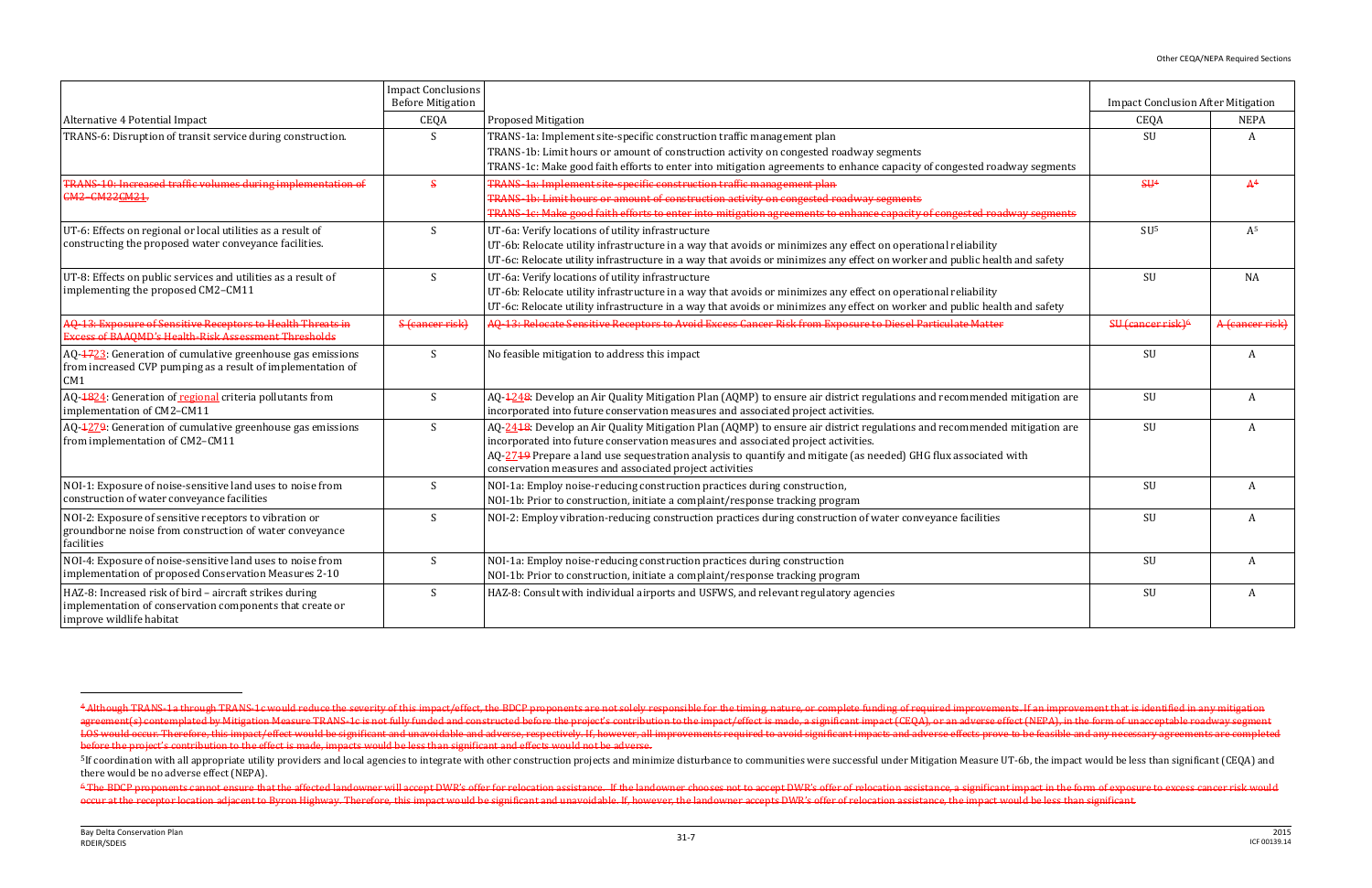$\overline{a}$ 

|                                                                                                                                                                                                  | <b>Impact Conclusions</b><br><b>Before Mitigation</b> |                                                                                                                                                                                                                                                                                                                                                                                                                                       | <b>Impact Conclusion After Mitigation</b> |       |
|--------------------------------------------------------------------------------------------------------------------------------------------------------------------------------------------------|-------------------------------------------------------|---------------------------------------------------------------------------------------------------------------------------------------------------------------------------------------------------------------------------------------------------------------------------------------------------------------------------------------------------------------------------------------------------------------------------------------|-------------------------------------------|-------|
| Alternative 4 Potential Impact                                                                                                                                                                   | CEQA                                                  | <b>Proposed Mitigation</b>                                                                                                                                                                                                                                                                                                                                                                                                            | CEQA                                      | NEPA  |
| PH-2: Exceedances of water quality criteria for constituents of<br>concern such that there is an adverse effect on public health as a<br>result of operation of the water conveyance facilities. |                                                       | WQ-5: Avoid, minimize, or offset, as feasible, adverse water quality conditions                                                                                                                                                                                                                                                                                                                                                       | SU <sup>7</sup>                           | $A^7$ |
| PH-8: Increase in Microcystis Bloom Formation as a Result of<br><b>Operation of the Water Conveyance Facilities</b>                                                                              |                                                       | WQ-32a: Design Restoration Sites to Reduce Potential for Increased Microcystis Blooms<br>WQ-32b: Investigate and Implement Operational Measures to Manage Water Residence Time                                                                                                                                                                                                                                                        | <b>SU</b>                                 |       |
| PH-9: Increase in Microcystis Bloom Formation as a Result of<br><b>Implementing CM2 and CM4</b>                                                                                                  |                                                       | WQ-32a: Design Restoration Sites to Reduce Potential for Increased Microcystis Blooms<br>WQ-32b: Investigate and Implement Operational Measures to Manage Water Residence Time                                                                                                                                                                                                                                                        | SU                                        |       |
| MIN-5: Loss of availability of locally important natural gas wells<br>as a result of implementing Conservation Measures CM2-CM21-                                                                |                                                       | MIN-5: Design Conservation Measures 4, 5, and 10 CM4, CM5, and CM10 to avoid displacement of active natural gas wells to<br>the extent feasible                                                                                                                                                                                                                                                                                       | <b>SU</b>                                 |       |
| MIN-6: Loss of availability of extraction potential from natural<br>gas fields as a result of implementing CM2-CM21Conservation<br>Measures 2-22                                                 |                                                       | MIN-6: Design CM4, CM5, and CM10Conservation Measures 4, 5, and 10 to maintain drilling access to natural gas fields to the<br>extent feasible                                                                                                                                                                                                                                                                                        | SU                                        |       |
| PALEO-1: Destruction of unique or significant paleontological<br>resources as a result of construction of water conveyance<br>facilities.                                                        |                                                       | PALEO-1a: Prepare a monitoring and mitigation plan for paleontological resources<br>PALEO-1b: Review 90% design submittal and develop specific language identifying how the mitigation measures will be<br>implemented along the alignment<br>PALEO-1c: Educate construction personnel in recognizing fossil material<br>PALEO-1d: Collect and preserve substantial potentially unique or significant fossil remains when encountered | <b>SU</b>                                 |       |

<sup>&</sup>lt;sup>7</sup> This impact/effect would be less than significant/not adverse if all financial contributions, technical contributions, or partnerships required to avoid significant impacts prove feasible and any necessary agreements a the effect.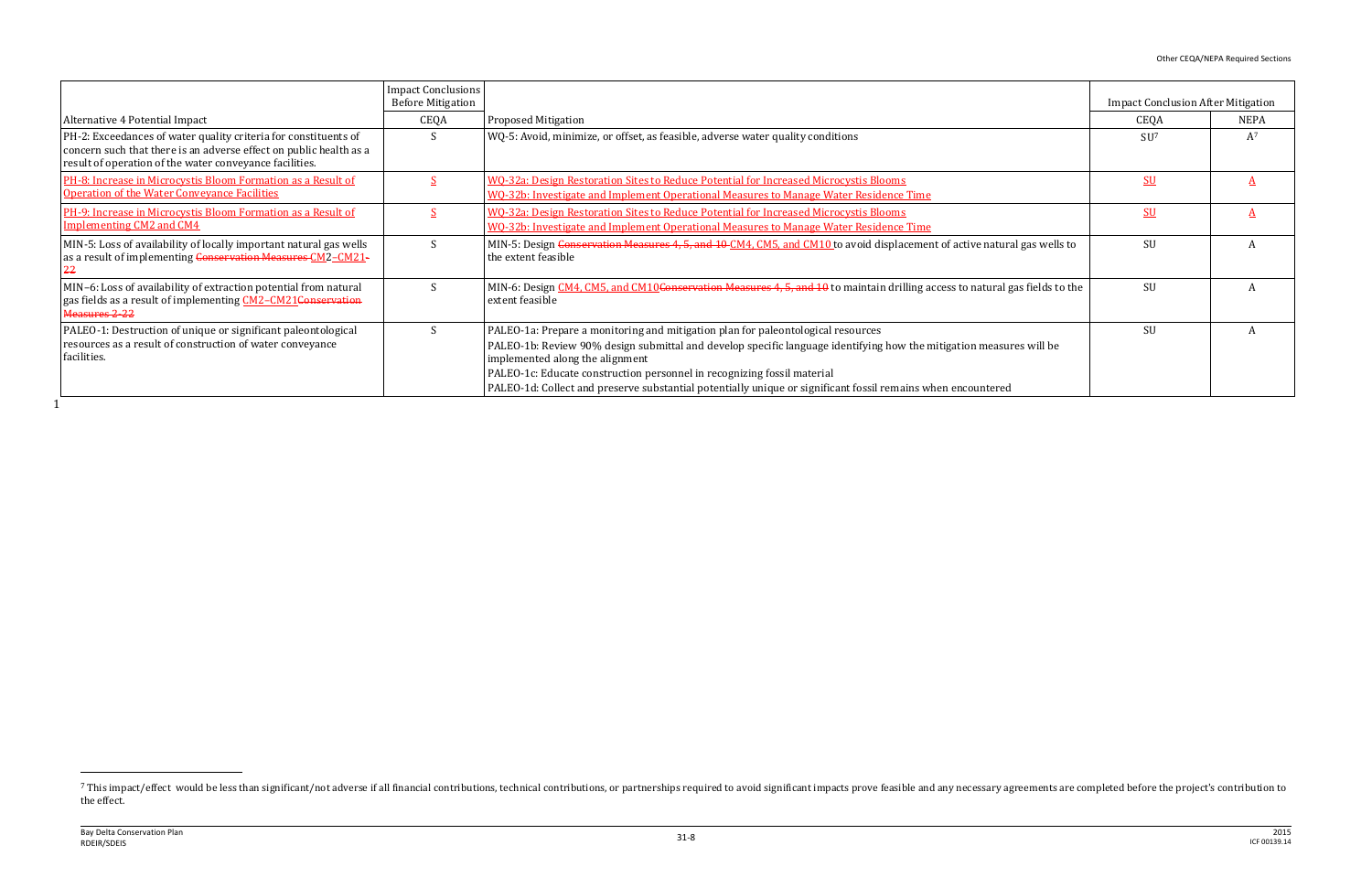# **31.5 Environmental and Other Commitments and Mitigation Measures with the Potential for Environmental Effects under CEQA and NEPA**

# **31.5.1 Environmental and Other Commitments**

# **31.5.1.1 Perform Geotechnical Studies**

 Detailed geotechnical studies will be performed at the locations of the water conveyance alignment and facility locations and at material borrow areas. As described in more detail in Chapter 3, *Description of Alternatives*, DWR has developed a Draft Geotechnical Exploration Plan (Phase 2) for the Alternative 4 conveyance alignment (MPTO). The geotechnical investigation plan provides additional details regarding the rationale, investigation methods and locations, and criteria for

11 obtaining subsurface soil information and laboratory test data (California Department of Water

 Resources 2014). The exact locations of borings and other test locations have not yet been determined, but the spacing of the borings and test locations likely will average about 1,000 feet

 along proposed canal and tunnel alignments and approximately 100 to 200 feet at intakes, pumping plants, forebays, siphons, and other hydraulic structures.

Certain activities that would be carried out as part of the geotechnical studies could cause

 environmental effects through ground disturbance, generation of noise, release of hazardous materials, and interaction with groundwater, as discussed below.

# **31.5.2 Mitigation Measures**

# **31.5.2.2 Mitigation Measure AQUA-1b: Use an Attenuation Device to Reduce Effects of Pile Driving and Other Construction-Related Underwater Noise**

- Under Mitigation Measure AQUA-1b, DWR will monitor underwater sound levels during impact pile 24 driving to determine compliance with the underwater noise effects thresholds at a distance 25 appropriate for protection of the species (183 dB SELcumulative for fish less than 2 grams; 187 dB
- SELcumulative for fish greater than 2 grams). If noise is expected to exceed applicable thresholds, an

27 attenuation device, such as a bubble curtain, or other mechanism to minimize noise, such as

- cofferdam dewatering, will be implemented.
- *NEPA Effects:* The installation, operation and removal of a bubble curtain apparatus or the installation and removal of pile isolation casings would have the potential to temporarily harass
- 31 covered fish species that may be in close proximity to these activities. As a result of these activities,
- fish could be potentially be exposed to temporary increases in turbidity, disturbance of
- contaminated sediments, and accidental spills, particularly during installation and removal of the
- bubble curtain. Although it is likely that fish present in the work area would avoid the noise and
- activity associated with installation, operation (bubble curtain only), and removal of either of these
- attenuation devices, measures would be implemented to minimize and avoid adverse effects on fish. Potential effects would be minimized by limiting the duration of the activities to the extent possible,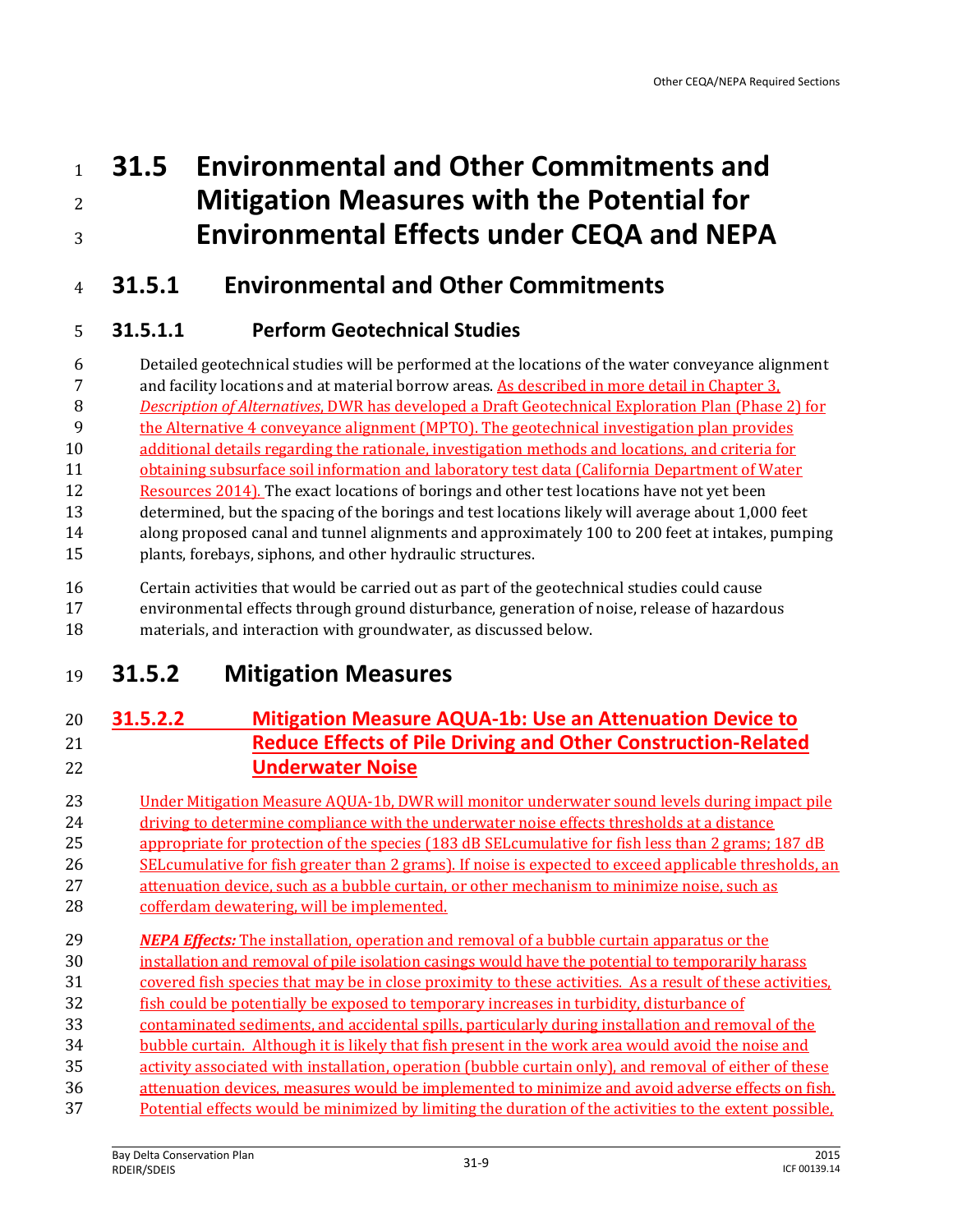|    | and through implementation of environmental commitments described in Appendix 3B.                         |
|----|-----------------------------------------------------------------------------------------------------------|
|    | <b>Environmental Commitments. These environmental commitments include Conduct Environmental</b>           |
|    | Training: Develop and Implement a Stormwater Pollution Prevention Plan (SWPPP): Develop and               |
| 4  | <b>Implement an Erosion and Sediment Control Plan; and Develop and Implement a Hazardous Materials</b>    |
| 5  | Management Plan (HMMP) that includes a Spill Prevention, Containment, and Countermeasure Plan             |
| 6  | (SPCCP). Therefore, there would be no adverse effect.                                                     |
|    | <b>CEOA Conclusion:</b> The installation, operation and removal of a bubble curtain apparatus or the      |
| 8  | installation and removal of pile isolation casings would have the potential to temporarily harass         |
| 9  | covered fish species that may be in close proximity to these activities. As a result of these activities, |
| 10 | fish could be potentially be exposed to temporary increases in turbidity, disturbance of                  |
| 11 | contaminated sediments, and accidental spills, particularly during installation and removal of the        |
| 12 | bubble curtain. Although it is likely that fish present in the work area would avoid the noise and        |
|    |                                                                                                           |

- 13 activity associated with installation, operation (bubble curtain only), and removal of either of these
- 14 attenuation devices, measures would be implemented to minimize and avoid significant impacts on
- fish. Potential impacts would be minimized by limiting the duration of the activities to the extent
- possible, and through implementation of environmental commitments described in Appendix 3B,
- *Environmental Commitments.* These environmental commitments include *Conduct Environmental*
- *Training*; *Develop and Implement a Stormwater Pollution Prevention Plan* (SWPPP); *Develop and*
- *Implement an Erosion and Sediment Control Plan*; and *Develop and Implement a Hazardous Materials Management Plan* (HMMP) that includes a *Spill Prevention, Containment, and Countermeasure Plan*
- (SPCCP). Therefore, this impact would be less than significant.

# **31.5.2.6 Mitigation Measure BIO-176: Compensatory Mitigation for Fill of Waters of the U.S.**

- Under this mitigation measure, compensatory mitigation will consist of restoration, creation, and/or rehabilitation of aquatic habitat. Compensatory mitigation will consist of one or more of the following methods: purchase credits for restored/created rehabilitated habitat at an approved wetland mitigation bank; on-site restoration or rehabilitation of wetlands converted to uplands due 28 to past land use activities; on-site creation of aquatic habitat; restoration or rehabilitation of 29 wetlands within the Delta that were converted to uplands due to past land use activities; creation of aquatic habitat within the Delta; and/or payment to the Corps' Fee-in Lieu program.
- 
- Activities associated with this mitigation measure could cause environmental effects through
- conversion of Important Farmland, generation of noise and emissions, and alterations in drainage patterns, as discussed below.

# **Agricultural Land**

 Environmental effects could result from the conversion of agricultural land to wetlands. Further evaluation of these effects would depend on additional information relating to the location of the lands being converted. Because it is not yet known precisely where this compensatory mitigation will be implemented, further evaluation of these impacts would depend on additional information regarding the location of the lands being restored or rehabilitated. Implementation of Mitigation Measures AG-1 and AMMs would reduce the severity of this effect, as described in Section 31.5.2.3, would reduce the severity of this effect. Further, BDCP proponents would, where available and feasible, choose lower-quality farmland or farmland with lower habitat values, rather than convert Important Farmland or farmland of higher habitat value.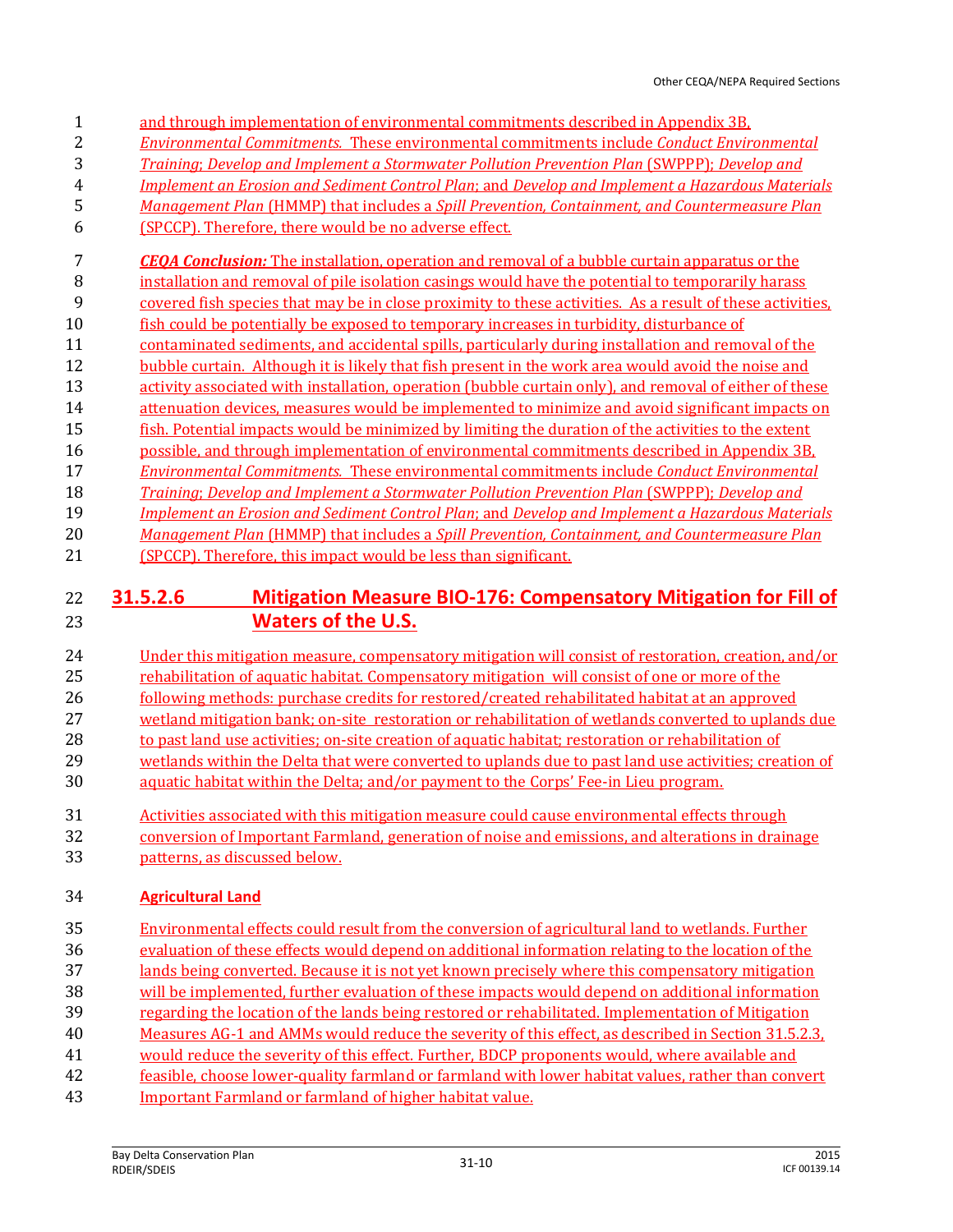#### **Noise**

- The creation or restoration of wetlands would have the potential to expose sensitive receptors (e.g.,
- residences, outdoor parks, schools, and agriculture areas), noise-sensitive land uses (e.g.,
- recreational areas, places of worship, libraries, and hospitals), and covered species (e.g., Swainson's
- hawk, riparian brush rabbit, and California red-legged frog) to excessive noise as a result of
- operating excavation, and potentially other types of construction equipment. However, noise-related
- would be minimized and reduced through implementation of general and species-specific AMMs,
- mitigation measures, and environmental commitments, as described in Section 31.5.1.1.

#### **Air Quality**

- Increased GHGs and criteria pollutants would result from the operation of construction equipment if
- wetlands are rehabilitated or restored. These effects are expected to be further evaluated and
- 12 identified in subsequent project-level environmental analysis. Mitigation Measures AO-2 through
- AQ-4, AQ-21 and AQ-24, as well as AMMs and environmental commitments described in Section
- 31.5.1.2, would be available to address criteria pollutant and GHG emissions.

#### **Drainage**

- Alteration of drainage patterns would result from grading and constructing embankments and
- berms, which could result in local (onsite) ponding, erosion and siltation, and changes in runoff flow
- 18 rates and velocities. As described in Section 31.5.1.2, implementation of AMM3 and AMM4, as well as
- environmental commitment measures implemented by the BDCP proponents as part of erosion and
- 20 sediment control plans and SWPPPs would avoid or minimize erosion and siltation effects. In
- 21 addition, the implementation of Mitigation Measure SW-4 would require that BDCP proponents
- 22 implement measures to prevent an increase in runoff volume and rate from land-side construction
- areas and to prevent an increase in sedimentation in the runoff from the construction area.
- *NEPA Effects:* In summary, activities required as part of implementing Mitigation Measure BIO-176 25 may cause adverse environmental effects through conversion of agricultural land, noise, air quality,
- and alteration of drainage. As previously described, agricultural land conversion effects may be
- adverse but AMMs and mitigation measures are available to address these effects. Similarly, noise
- effects on sensitive receptors, noise-sensitive land uses, and covered species would be reduced by
- implementing general and species-specific AMMs, mitigation measures, and environmental
- commitments. There may be increases in air quality effects but mitigation measures and
- environmental commitments would be available to address these effects. Changes in drainage
- 32 patterns from grading and constructing embankments and berms would be reduced by
- implementing mitigation measures.
- *CEQA Conclusion:* Activities required as part of implementing Mitigation Measure BIO-176 would potentially significantly impact the environment through conversion of agricultural land, noise, air quality, and alteration of drainage patterns. Noise impacts on sensitive receptors, noise-sensitive land uses, and covered species would be reduced by implementing general and species-specific AMMs, mitigation measures, and environmental commitments. Air quality impacts resulting from activities associated with implementation of this mitigation measure would be reduced by applying mitigation measures and environmental commitments. Drainage effects from grading and constructing embankments and berms would be reduced by implementing mitigation measures. 42 Overall, these impacts would be less than significant. As previously described, impacts from the conversion of agricultural land to wetlands would be reduced by implementing AMMs and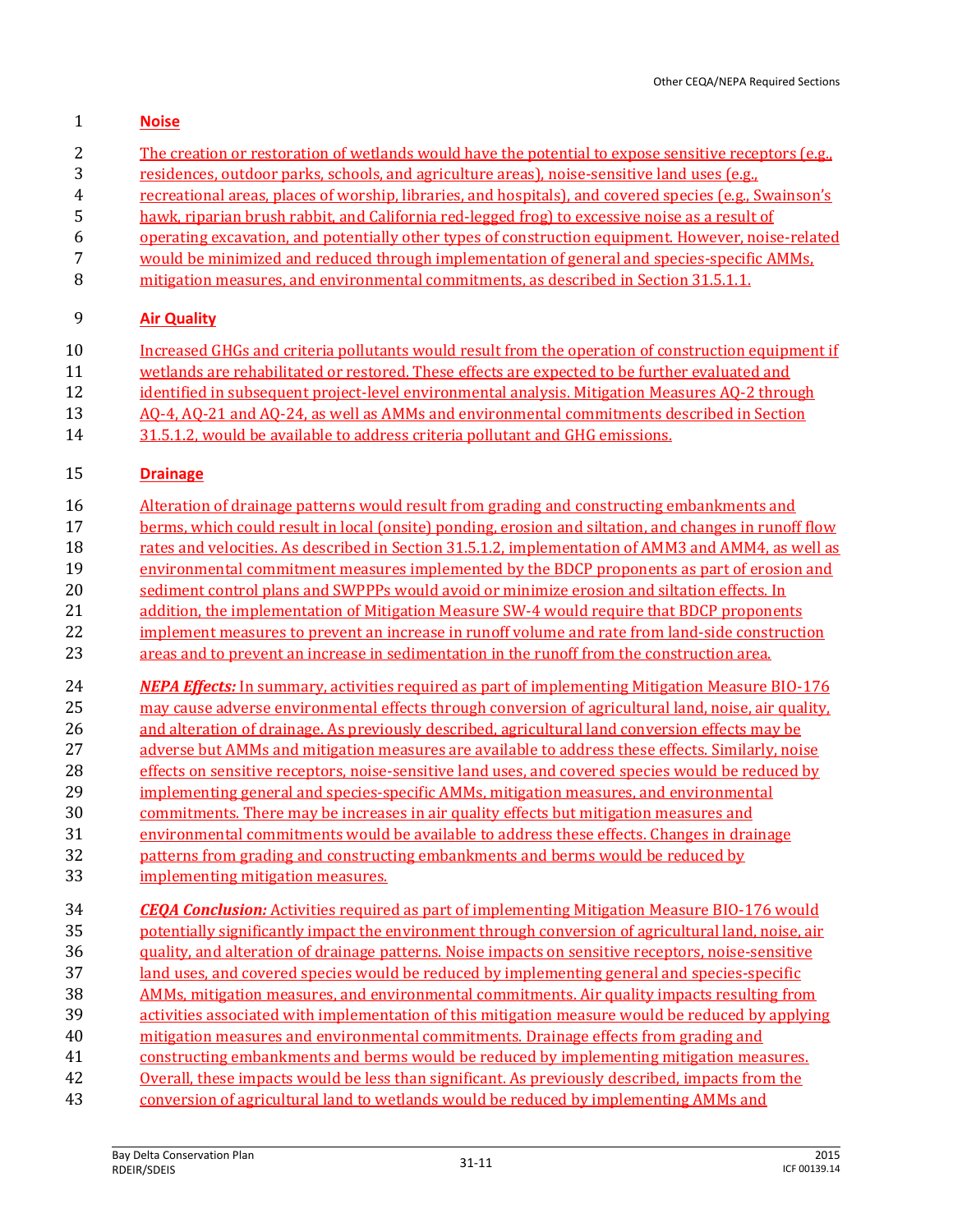- mitigation measures. However, depending on the feasibility of applying Mitigation Measure AG-1,
- 2 the availability of lower-quality farmland for conversion, and the areal extent of land required, it is
- possible that impacts relating to agricultural land conversion would be significant and unavoidable.

# **31.5.2.1931.5.2.21Mitigation Measure AES-6a: Underground New or Relocated Utility Lines Where Feasible**

 Under this mitigation measure, BDCP proponents will underground new or relocated utility lines, where feasible, to reduce or improve adverse visual effects associated with the visual intrusion of such features in the landscape. New or relocated utility lines will not be underground where undergrounding would constitute an adverse effect on sensitive habitats or sensitive species or require the removal of healthy native trees that would fall under the definition of a native heritage 11 tree.

- *NEPA Effects:* The activities for this mitigation measure that could cause environmental effects would be the same as those described under Section 31.5.2.12 for 31.5.2.12 for Mitigation Measure AES-1a: *Locate New Transmission Lines and Access Routes to Minimize the Removal of Trees and Shrubs and Pruning Needed to Accommodate New Transmission Lines and Underground Transmission Lines Where Feasible.*
- In summary, activities required as part of implementing Mitigation Measures AES-6a would have the potential to cause environmental effects through noise, air quality, drainage, and damage to cultural and paleontological resources. As previously described, noise effects on sensitive receptors, noise- sensitive land uses, and covered species would be reduced by implementing general and species- specific AMMs, mitigation measures, and environmental commitments. There may be increases in air quality effects but mitigation measures and environmental commitments would be available to address these effects. Drainage effects would be reduced by implementing AMMs and mitigation measures. Effects on cultural and paleontological resources would be minimized with implementation of mitigation measures. Overall, effects of Mitigation Measure AES-6a would not be adverse.
- *CEQA Conclusion:* In summary, activities required as part of implementing Mitigation Measures AES-6a would cause environmental impacts through noise, air quality, drainage, and damage to cultural and paleontological resources. As previously described, noise impacts on sensitive receptors, noise-sensitive land uses, and covered species would be reduced by implementing general and species-specific AMMs, mitigation measures, and environmental commitments. Air quality impacts resulting from activities associated with implementation of this mitigation measure would be reduced by applying mitigation measures and environmental commitments. Drainage 34 impacts from trenching would be reduced by implementing AMMs and mitigation measures. Effects on cultural resources would be minimized with implementation of Mitigation Measure CUL-1; however, this would not guarantee that all of the scientifically important material would be retrieved because feasible archaeological excavation only typically retrieves a sample of the deposit, 38 and portions of the site with important information may remain after treatment. Therefore, with respect to cultural resources, implementation of this measure has the potential to result in a significant and unavoidable impact. Effects on cultural and paleontological resources would be minimized with implementation of mitigation measures. Overall, impacts of Mitigation Measure AES-6a would be less than significant.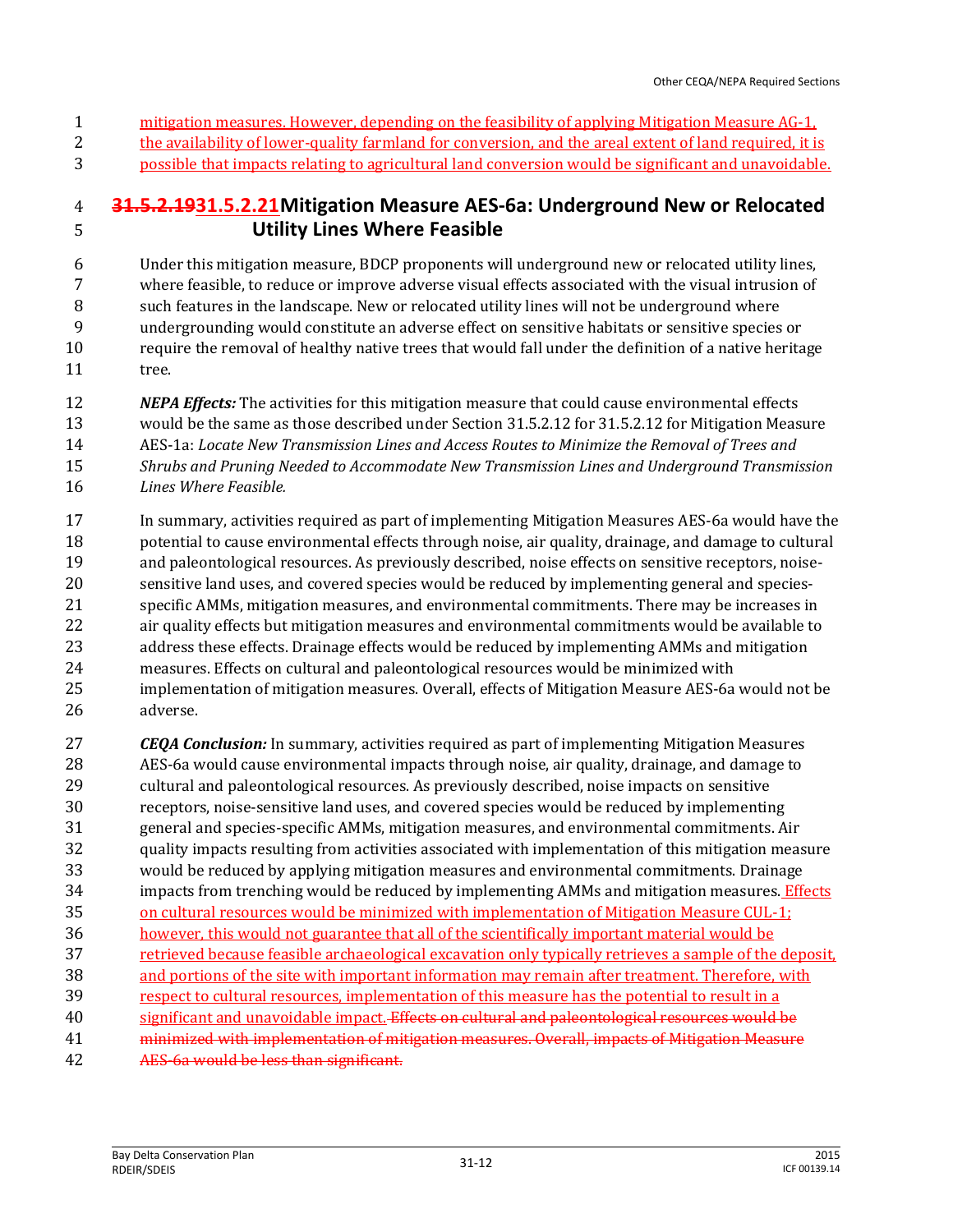# **31.5.2.2331.5.2.25Mitigation Measure UT-6c: Relocate Utility Infrastructure in a Way That Avoids or Minimizes Any Effect on Worker and Public Health and Safety**

 *CEQA Conclusion:* In summary, activities required as part of implementing Mitigation Measure UT- 6c would potentially significantly affect the environment through ground disturbances, noise, air quality pollutants and emissions, altered drainage patterns, damage to cultural and paleontological resources, and utility disruption. As previously described, ground disturbance impacts would be reduced by implementing AMMs, and thus would not likely be significant. Similarly, noise impacts on sensitive receptors, noise-sensitive land uses, and covered species would be reduced by implementing general and species-specific AMMs, mitigation measures, and environmental commitments. Air quality impacts resulting from activities associated with implementation of this mitigation measure would be reduced by applying mitigation measures and environmental 13 commitments. Drainage impacts would be reduced by implementing mitigation measures. Impacts 14 related to disruption of power and utilities would be minimized with implementation of environmental commitments and mitigation measures. Effects on cultural and paleontological resources would be minimized with implementation of Mitigation Measure CUL-1; however, this would not guarantee that all of the scientifically important material would be retrieved because feasible archaeological excavation only typically retrieves a sample of the deposit, and portions of the site with important information may remain after treatment. Therefore, with respect to cultural resources, implementation of this measure has the potential to result in a significant and 21 unavoidable impact. Effects on cultural and paleontological resources would be minimized with implementation of mitigation measures. Impacts related to disruption of power and utilities would be minimized with implementation of environmental commitments and mitigation measures. Overall, impacts of Mitigation Measure UT-6c would be less than significant.

# **31.5.2.2431.5.2.26Mitigation Measure AQ-9: Implement Measures to Reduce Re-Entrained Road Dust and Receptionor Exposure to PM2.5 and PM10**

#### Under this mitigation measure, DWR would employ a tiered approach to reduce re-trained road dust 29 and receptor exposure to PM2.5 and PM10. As part of this approach, chemical suppressants would be applied to reduce PM10. If necessary, portions of the work sites will be paved to eliminate all PM2.5 and PM10 exceedances.

## **Ground Disturbances**

- Ground disturbances would result from grading unpaved roads for paving. Grading, depending on
- the location, could temporarily adversely affect adjacent natural communities. As described in
- Section 31.5.1., disturbances of natural communities would be minimized by implementing
- Avoidance and Minimization Measures.

#### **Noise**

- Grading roadways prior to paving, depending on the location, would have the potential to expose sensitive receptors (e.g., residences, outdoor parks, schools, and agriculture areas), noise-sensitive
- land uses (e.g., recreational areas, places of worship, libraries, and hospitals), and covered species
- (e.g., plant species) to excessive noise. However, noise-related impacts on sensitive receptors, noise-
- sensitive land uses, and covered species would be minimized and reduced through implementation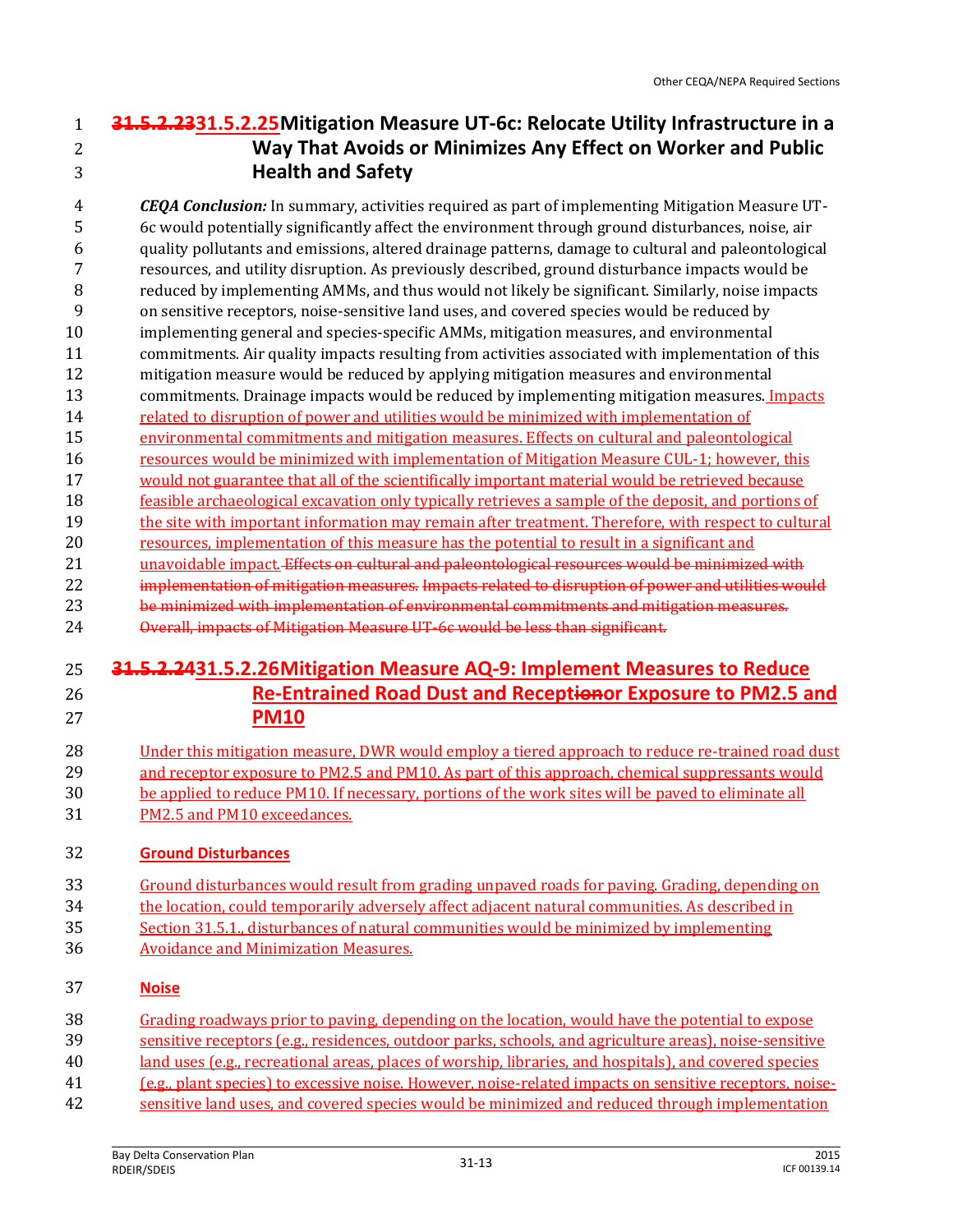of general and species-specific AMMs, mitigation measures, and environmental commitments, as described in Section 31.5.1.

#### **Air Quality**

- A temporary increase in GHGs and criteria pollutants would result from the operation of grading and
- paving equipment. In addition, asphalt paving could create objectionable odors. Potential odors
- generated during asphalt paving would be addressed through mandatory compliance with air
- district rules and regulations. Mitigation Measure AQ-2 through AQ-4, and AQ-24, as well as AMMs
- and environmental commitments, as described in Section 31.5.1.2 would be available to address
- 9 criteria pollutant and GHG emissions.

## **Water Quality**

- The chemical suppressant that would be used to reduce re-entrained road dust, PennzSuppress, is
- considered non-hazardous to groundwater (PennzSuppress Material Safety Data Sheet 2012).
- However, this chemical suppressant does contain "heavy resins" and is subject to regulation by
- 14 Section 311 of the Clean Water Act and the Oil Pollution Act. Therefore, to avoid any adverse effects
- on the environment in general, and surface water quality in particular, application of this chemical
- suppressant would be done in accordance with Section 311 (Oil and Hazardous Substances Liability)
- of the Clean Water Act. In addition, environmental commitment measures implemented as part of
- 18 the Hazardous Material Management Plans (HMMPs), Spill Prevention, Containment, and
- Countermeasure Plans (SPCCPs), and Stormwater Pollution Prevention Plans (SWPPPs) (described
- in Appendix 3B, *Environmental Commitments*), would minimize the potential for accidental releases
- 21 of the chemical suppressant, and would help contain and remediate spills.

## **Drainage**

- Grading and paving. Roads would alter existing drainage patterns and could result in local (onsite)
- 24 ponding, erosion and siltation, and changes in runoff flow rates and velocities. AMM3 and AMM4, as
- well as environmental commitment measures implemented by the BDCP proponents as part of
- erosion and sediment control plans and SWPPPs would avoid or minimize erosion and siltation
- effects. In addition, the implementation of Mitigation Measure SW-4: Implement Measures to Reduce
- Runoff and Sedimentation, would require that BDCP proponents implement measures to prevent an
- increase in runoff volume and rate from land-side construction areas and to prevent an increase in sedimentation in the runoff from the construction area.

## **Traffic**

- Traffic may be disrupted if lane and road closures are required due to road grading and paving
- activities. As described in Impact TRANS-1 in Chapter 19, *Transportation*, Mitigation Measures
- TRANS-1a, TRANS-1b and TRANS-1c would be available to reduce the severity of this effect, if all
- 35 improvements required to avoid significant impacts are feasible and all necessary agreements are completed.
- *NEPA Effects:* In summary, activities required as part of implementing Mitigation Measure AQ-9 would potentially adversely affect the environment through ground disturbances, noise, and air quality pollutants and emissions, water quality pollutants, alteration of drainage patterns, and traffic disruption. As previously described, ground disturbance effects would be reduced by implementing
- AMMs, and thus would not likely be adverse. Similarly, noise effects on sensitive receptors, noise-